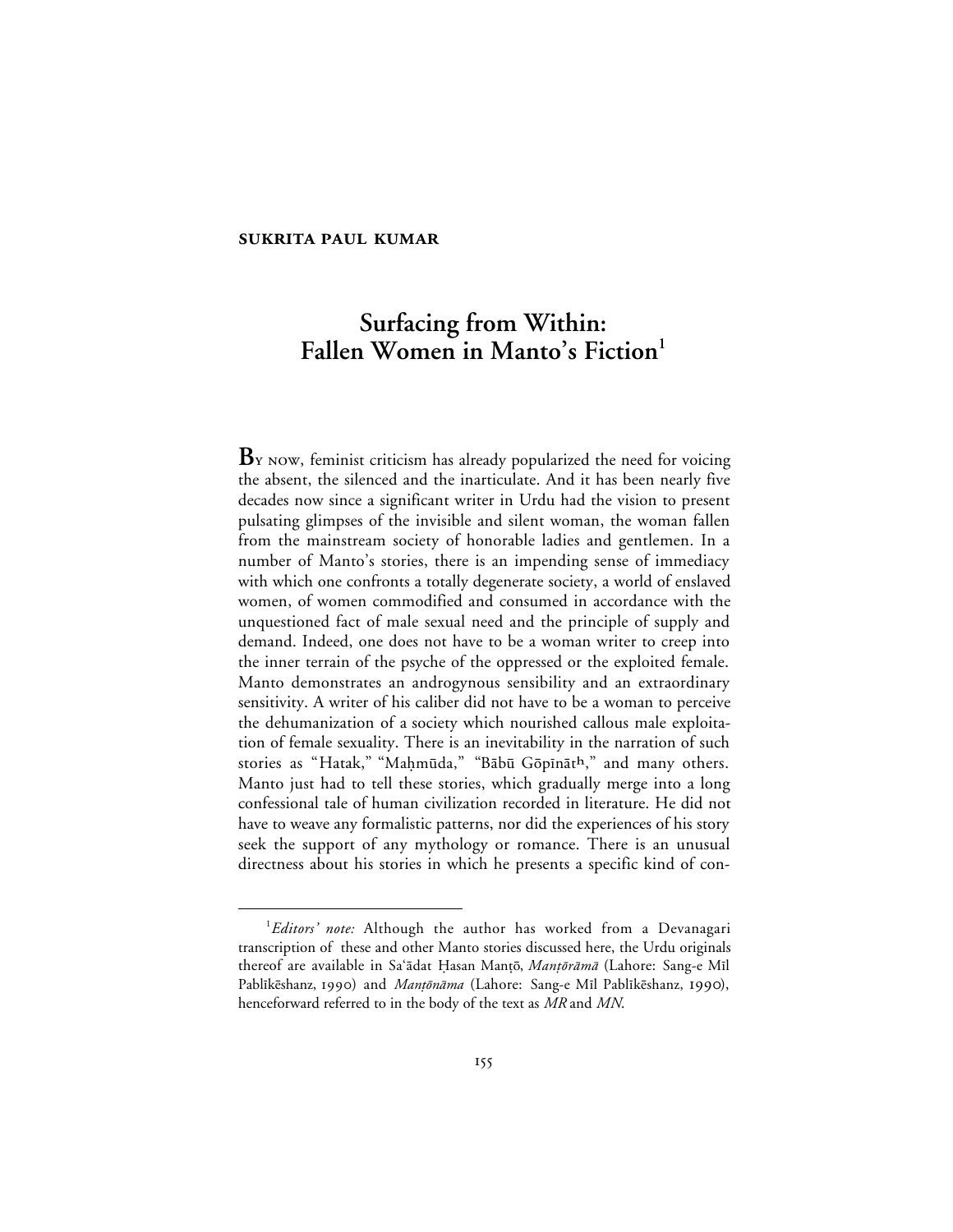sciousness of women sobbing without tears, remaining out of general sight, women who are made to sell their virtue in the market to become castaways. They live in an infernal underworld, invisible to the respectable society which pretends ignorance of its existence. Ironically, not only has it produced this world, it also provides it full sustenance.

Its hypocritical indifference to such a world is not just a quiet consent to its existence. In fact, it is due to the vested interests of patriarchal society that prostitution survives because it does not seem to threaten any of its fundamental principles. Let it be so then! But not so with Manto! A writer who could see through the pretension of a "moral" law erecting its mythology of good and bad on the laissez-faire economics of male sexuality. He needed no metaphoric or symbolic masks to construct the reality of that "other," the other which has been pushed into the seclusion of a black world, if only to satiate men sexually so that they lead a so-called normal domestic life, based ironically on chastity and the homely virtues prescribed for their women.

In Manto's story "Maḥmūda" (*MN*, pp. 562–70), we witness in the character Mustaqim the anguish of a protagonist who is unable to actively save Mahmuda from slipping into the gruesome circumstance of becoming a prostitute for her sheer survival. Mustaqim is drawn towards her extraordinarily beautiful big eyes on his wedding day. A keen attentiveness about her settles in his consciousness forever, and he follows her life with acute sensitivity through the news from his wife. A simple girl of humble background, Mahmuda is married to a railway employee who turns into an eccentric *maulvi* within two years of his marriage, with poor Mahmuda left alone to fend for herself. Mustaqim finds himself getting more and more concerned about the fate of Mahmuda, but from a distance. The greater his sympathy, the greater his wife's alertness. When Mahmuda is driven to "bad ways" through her husband's indifference and lack of propriety, Mustaqim wishes to save her and bring her home. Kulsum, his wife, will not hear of it. He knows he could give her shelter, save her from falling into the abysmal world and marry her to a respectable man. But Mustaqim is incapable of action, and like hundreds of other men and women of respectable society, he becomes an accomplice in contributing to the degeneration of humanity. In his inaction lies his consent, and with his consent the fraudulence of his sensitivity is certified. Towards the end of the story he introspects,

If only I could have resisted my wife … she'd have been upset only for a while and perhaps would have gone away to her parents for a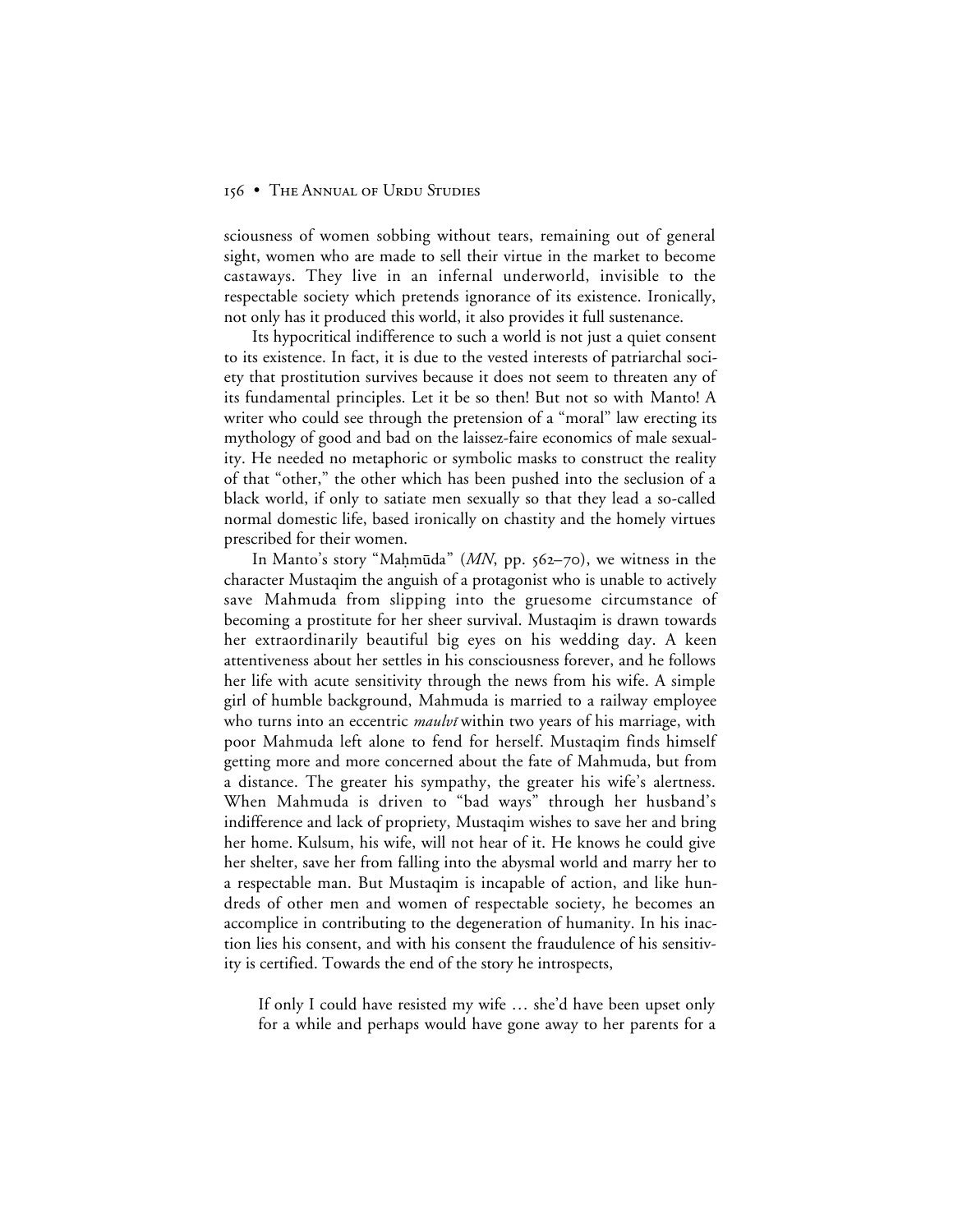few days. It would have saved Mahmuda from submitting to that filthy existence. Why did I not save her? Did I have honest intentions? Had I been honest and truthful, Kulsum would have come around soon enough. I have committed a great crime, I have sinned.  $(p. 570)$ 

But all such debating and confessions were like "the last dose of oxygen to a dying patient" (*ibid.*). As fate would have it, two and half years later, after Partition, in Karachi, Mustaqim comes face to face with the image of Mahmuda made up as a vulgar market prostitute surrounded by people cracking dirty jokes with her. Before he could run away and escape an encounter, Mahmuda addresses him, inviting him to a "first class  $p\bar{a}n$ " (*ibid.*) and announcing that she had participated in his wedding. Mustaqim is absolutely frozen. He feels himself a guilty participant in her downfall. This is indeed a tragedy of inaction, quietly enacted over and over again in society, enabling some people to continue abusing human existence. Neither the mental proximity of Mahmuda nor an increasingly abstract relationship with her could elicit any action from Mustaqim, a typical middle-class person who could find cerebral avenues of escape and remain a coward. Talking of Kulsum, Mustaqim's wife, Manto dismisses her as a woman typical in her jealousy and "possessiveness," incapable of transcending her self-centeredness to help save a fellow woman. Perhaps her insecurity is a meaningful cause for her denial of shelter to Mahmuda. She might end up losing her husband to Mahmuda if she were to give her place in her house! But that is obviously not the focal point of the story. Mahmuda's transition from a modest, demure subject to that legendary object of consumerist passion is perceived through the inert consciousness of Mustaqim. What is implied is the functional complicity in the brutalization of women in society.

From Mahmuda, sitting as an exhibitionist at a  $p\bar{a}n$  shop, Manto takes us in his story "Hatak" (Insult;  $MR$ , pp. 896–919) to the very center of the prostitute's existence—to her dreary room. With Rajinder Singh Bedi's complex story "Kalyānī" as the backdrop, "Hatak" seems a simple, straightforward, but very powerful narration of the story of the alienated, deadened prostitute coming alive through a sense of utter humiliation. A stereotyped representation of Saugandhi would have merely yielded an anesthetized picture of a prostitute with layers of social prejudice and obscurantist beliefs. For Saugandhi to breathe as flesh-and-blood in the story, Manto had to simply cut across all pretensions of the hegemonic sexist approach. To cross the threshold and peep into the other's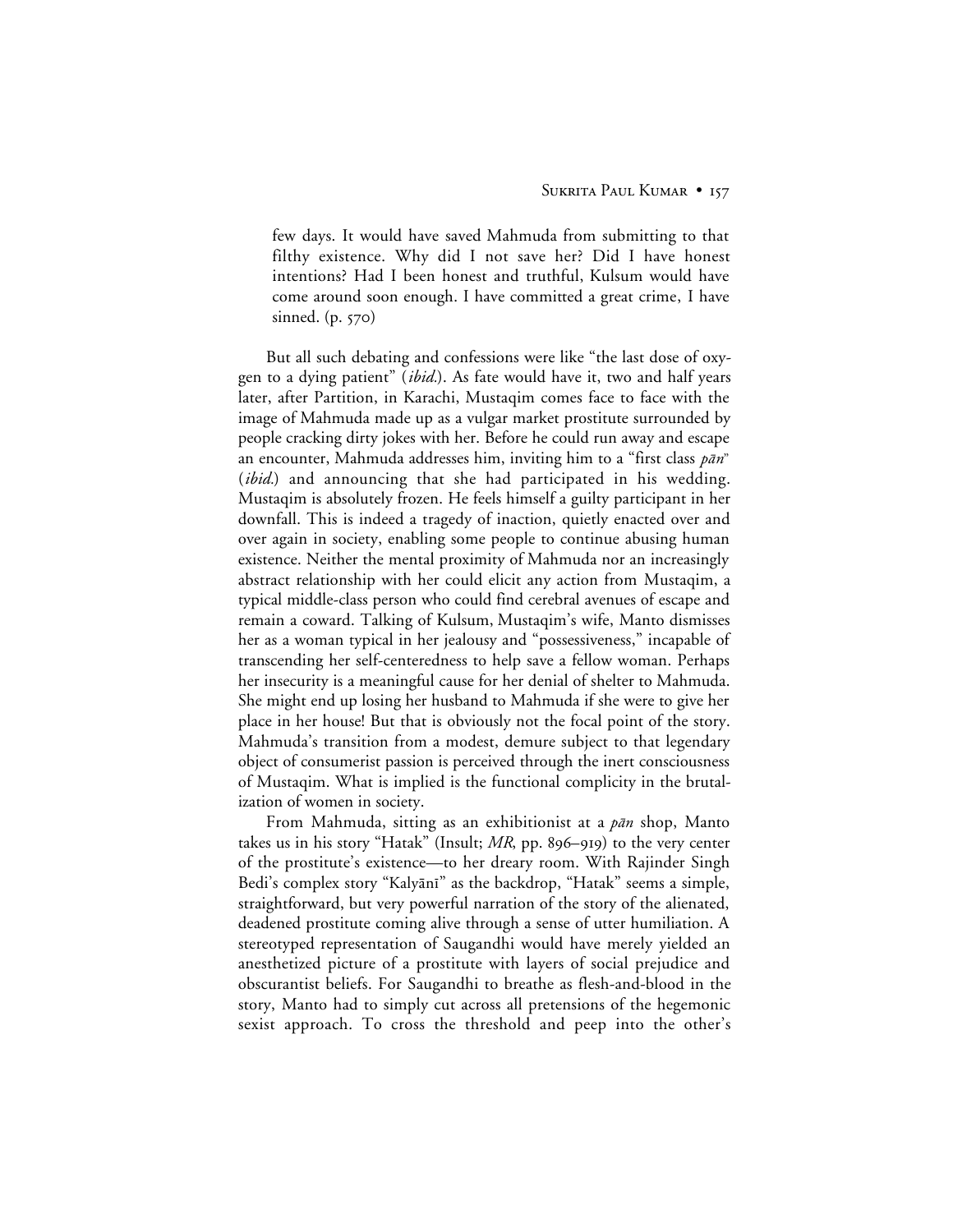consciousness does not mean just a single step. It is a dive, a journey demanding commitment, perseverance, courage, and stoicism, for to cross this threshold is not to step into safety but rather into a nightmare; it is a plunge into vague unconnected territories of the mind.

Entering Saugandhi's room in the beginning of the story, one has to negotiate with the sense of the macabre accentuated by the sound of the tingling silver coins tucked inside Saugandhi's blouse, vibrating as she breathes heavily "with the silver melting and dripping into her heart" (p. ). There is not just this one point, but a whole shifting subliminal line of thresholds to be crossed to reach the disjointed territories of the protagonist's mind. Saugandhi's chatter with Jamuna about the tactics and strategies she uses with various men is merely a show of theoretical knowledge. In actual fact, the story tells us, she is intensely emotional and at the slightest suggestion of warmth by a man, she'd melt into total submission, and yet remain forever hungry for love.

She likes to remain suspended between a sense of being and nonbeing, and feels suffocated with so much air "above her, below her, and around her" (p. 900). The immensity of "desire," and the need for a totality in her, create an unending demand for love, and she deliberately blinds herself to the lie uttered by her male customer every night: "Saugandhi, I love you" (p. 901). She'd slip into an illusion of love and believe she could love any man who came to her. She wonders why men do not possess that kind of goodness. And yet, at the peak of her feelings, Saugandhi wishes to take her man into her lap and put him to sleep, patting and singing to him.

The make-believe world of love constructed by Saugandhi has within its folds Madho, very prominent in sustaining her dream. With a husband-like propriety over her, Madho provides nourishment to the starved Saugandhi through his regular visits, unfulfilled promises of material help, and meaningless utterances. But Saugandhi is happy to live that lie, since there is no possibility of living its truth anyway. In "Mahmūda," the fact of prostitution is bared of all myth or magic, and the motivating factors giving rise to prostitution are indicated as economic exigency, combined with a lack of social structure for destitute women, as well as the callousness of so-called "sensitive" fellow human beings. In "Hatak," we are face to face with an already prostituted Saugandhi, who sustains her essential womanhood by constructing a lie motivated by emotion and an urgent need to love. The depths of her womanhood remain intact. She is not a negativity, an absence, or a "deviant," because she has not internalized the inevitable social judgment pronounced on such women—that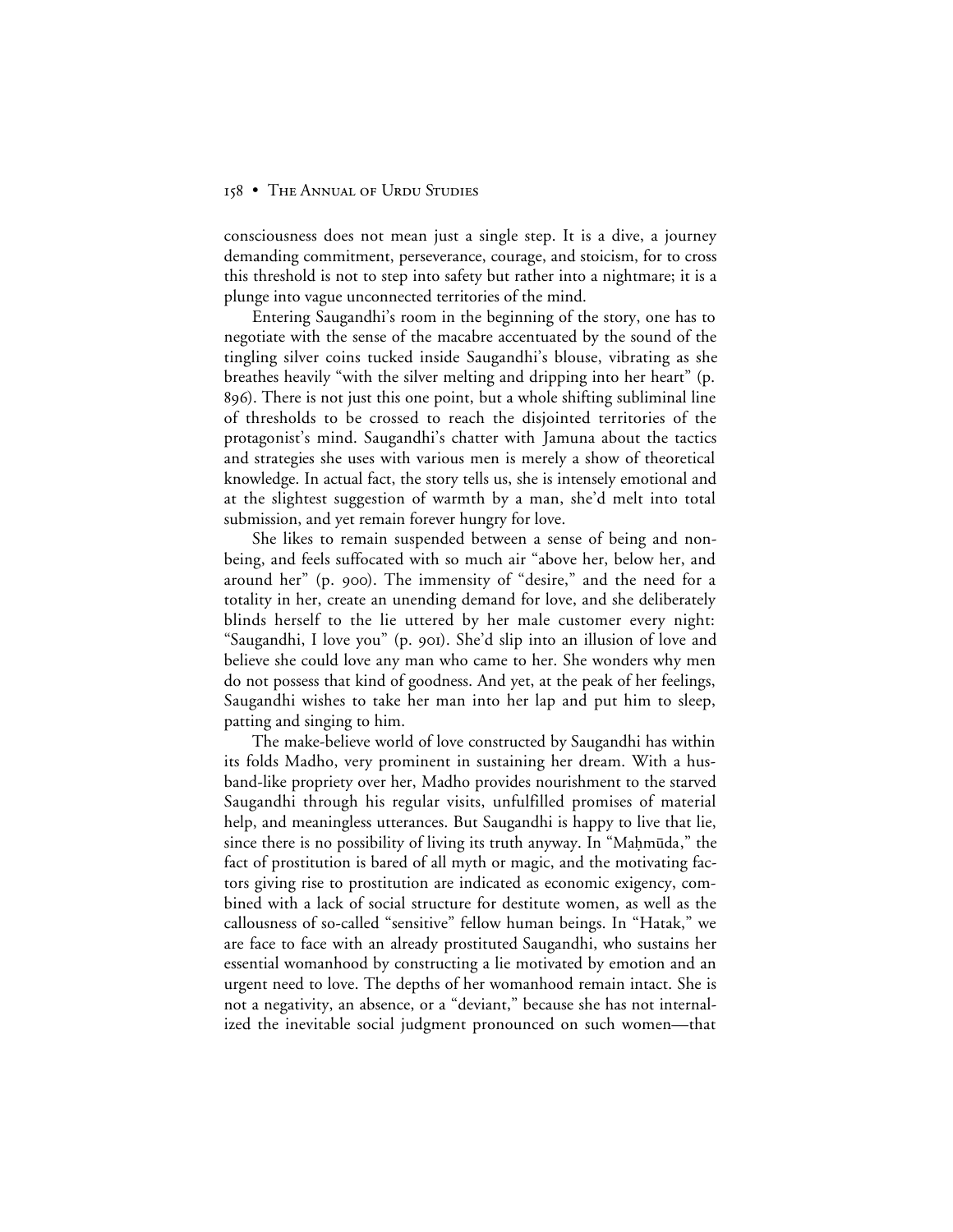she is "evil." The cleavages and tensions operating at the various levels of her consciousness converge into an intense moment of deep realization: Saugandhi is rejected by a mere "Ooun!" uttered by the Seth; the male surveyor spits at the object on display. It's not as if she has never been rejected before. But this happens to be the moment when she has to face the reality of her existence, squarely staring at her. These moments of humiliation churn out the entire truth of her being. And the lie of love has to explode.

Saugandhi's interior monologue at this point of the story strips her naked to herself. She goes through an existential anguish precisely because she is capable of an intense inward journey. The requisite capacity to liberate herself from exploitation has been retained in her, and she has kept her emotional and human self alive, even though through a lie. But that lie has to be actively exploded now. The make-believe has to be demolished—Madho has to go. Saugandhi acts from the center of her being when she turns him out after articulating concretely the fraudulence of their relationship. But then there is no knowing what is false, and what, the truth! The vacuum and horrifying silence surrounding her after Madho's departure has to be filled up—perhaps by another lie. She picks up her diseased dog and puts him on her bed, next to herself. I think of some lines from Amy Levy's poem "Magdalen" here:

> And there is neither false nor true; But in a hideous masquerade All things dance on, the ages through. And good is evil; evil good; Nothing is known or understood Save only pain. ...<sup>2</sup>

It is the writer's sheer commitment to authenticity that makes him articulate so minutely the specific consciousness of an individual, in this case that of a woman who is a prostitute—so specific and yet so universally relevant. Such a literary discourse lends order to experience and makes possible the active participation of the reader. Inevitably this throws open the possibilities of psychic rebellion, transformation, and a new future. The end of the story is the beginning of a fresh journey after crossing a

 $\overline{a}$ <sup>2</sup> The Complete Novels and Selected Writings of Amy Levy, 1861–1889, ed. Melvyn New (Gainsville: University Press of Florida, 1993), p. 380. - Eds.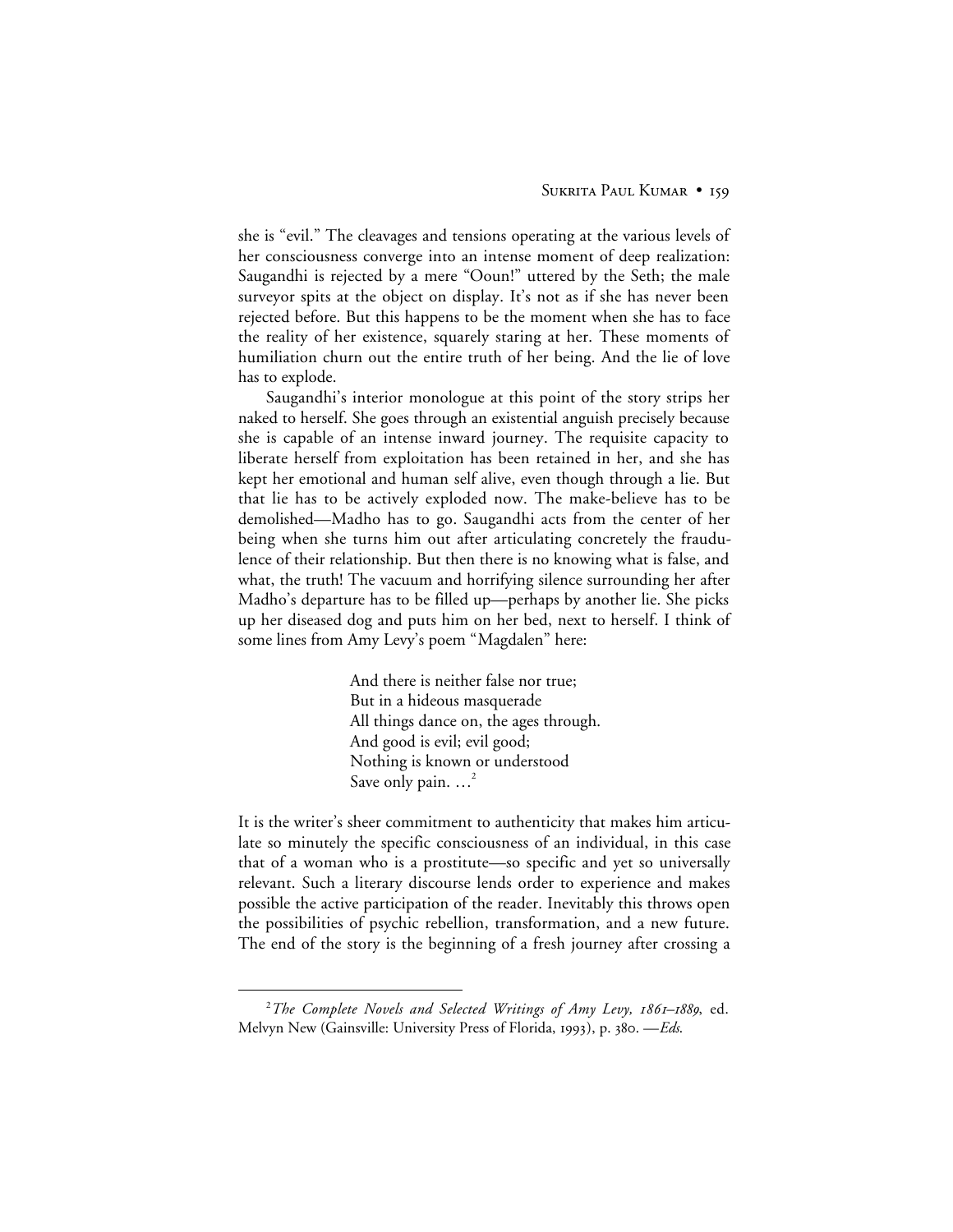series of crises. "Hatak" forges a forbidden social liaison across the divisions of moral law and sexual myth. Saugandhi, then, stands shifted from dream to waking, establishing an autonomy of the woman's existence after having made a definite choice of demolishing the make-believe world, so consciously created and maintained by her.

From amongst Manto's various female characters, the woman who emerges as one of the most potent, independent, and androgynous personalities is Mrs. Stella Jackson of the story entitled "Mammī" (Mummy; *MN*, pp. 179–220). Pilar of Hemingway's *For Whom the Bell Tolls* and Gertrude Stein stand alongside Stella Jackson not only in generating a sense of freedom around themselves but also in initiating other men and women into a life of authentic action. Morally upright, strong women of conviction and experienced in life, these women become the axis around whom a large number of people revolve, seeking psychological support, maternal care, and emotional protection. Stella Jackson is "Mummy," a woman with an independent status which is a direct result of her own interaction with reality. She will therefore not fit into any prefabricated role model. Nor will she be a party to any complicity in the brutalization of women. All those men—Chadda, Ranjit Kumar, Ghareeb Nawaz, and many others who come to her are like her adopted children. With a catlike attentiveness, she keeps track of each one of them; while in a drunken state they are not allowed to take liberties with her young girls. Even her favorite, Chadda, is slapped and turned out of her house when he tries to get at Phyllis, a mere fifteenyear-old girl. Chadda ultimately respects "Mummy" for having checked his animal instincts. It is she who has spontaneously taken over the responsibility of nursing him when he falls seriously ill. The story enlists a number of instances when "Mummy" has come to the rescue of one or the other, demonstrating her generosity, the capaciousness of her heart, and her readiness to help with every resource she has. The entire credit for the triumph of truth, that of Ramsingh's confession and the subsequent burial of the murder case in the court, goes to "Mummy's" conviction and advice that Ramsingh should simply narrate the truth. But then eventually the same "Mummy" is turned out of the city for being a prostitute.

It is here that the writer gets carried away and blatantly makes Chadda indulge in sloganeering, upholding the character of "Mummy" and offering her to all those who may swing in the wave of perversion, for "Mummy" to check them. She has, after all, the capacity to be everyone's Mummy! Contrasted with this is the sharpness of the indictment of the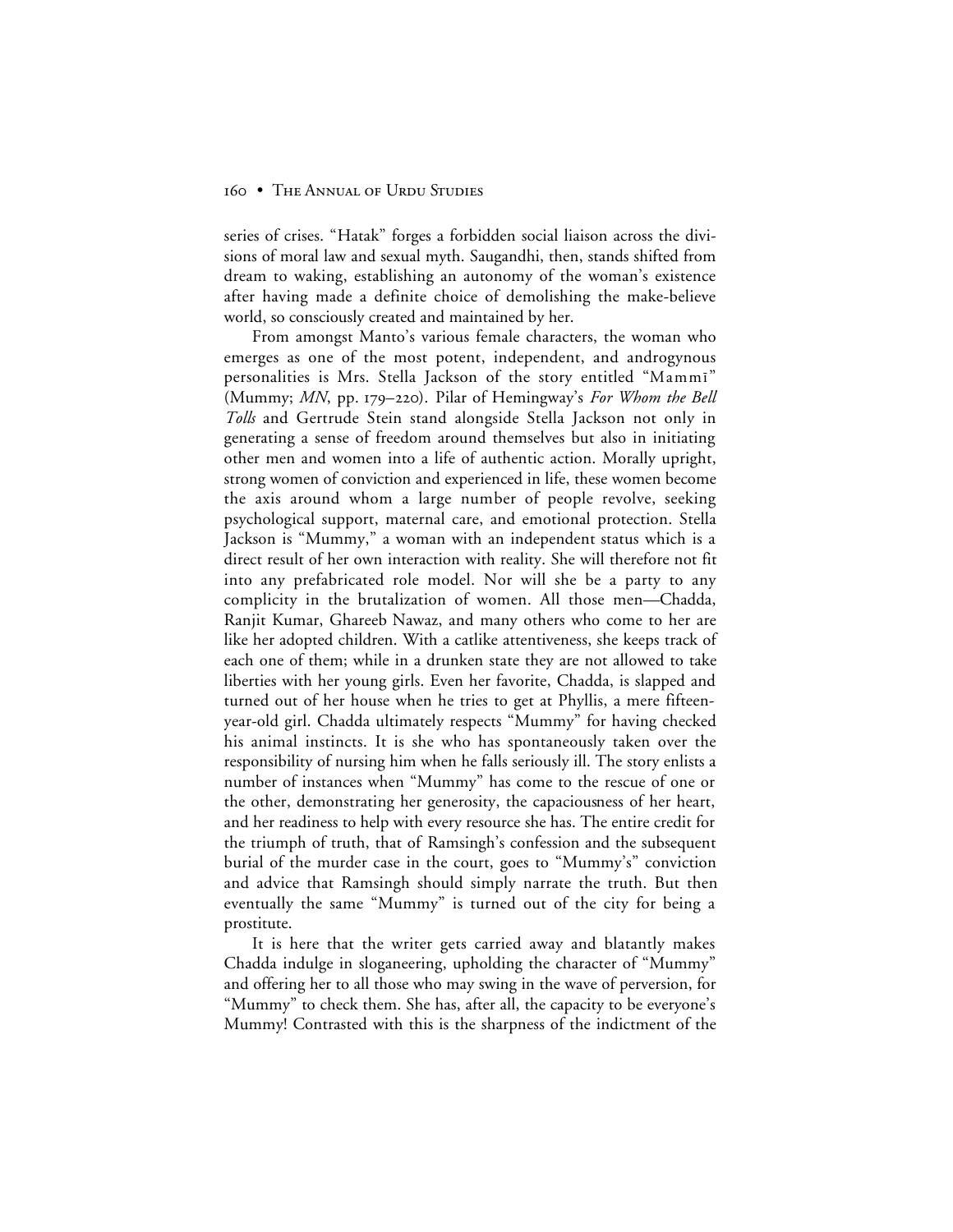world which juggles truths and falsehoods, to and fro. Augusta Webster's  $(d. 1894)$  poem uses the language of the market:

> our tradesmen, who must keep unspotted names and cheat the least like stealing that they can: our—all of them, the virtuous worthy men who feed on the world's follies, vices, wants, and do their businesses of lies and shams honestly, reputably, while the world claps hand and cries "good luck," which of these trades, their honourable trades, barefaced like mine, all secrets brazened out, would shew more white<sup>3</sup>

While an old "harlot" could be so compassionate and a mother to all, in the story "Bābū Gōpīnāth" (*MN*, pp. 276–91) Manto locates a male counterpart of a similar temperament in the person of Babu Gopinath. Gopinath has taken under his wing Zeenat, an inexperienced, almost naïve young girl. She could very well have become a toy in his hands, an object for entertainment, exhibition, and sexual exploitation. But Babu Gopinath cares for her with a paternal passion and wants her to settle down on her own so that she'd not be wasted or become helpless after him. Love for Zeenat includes his care, respect, and an anxiety for her well-being. He persists in making all efforts to expose her to other men of means, so that she may end up getting some support. His selfless involvement and sense of fulfillment when her marriage is fixed with the wealthy *zamīndār* (landowner) are evident. A lover turned father, Babu Gopinath does not allow anyone to insult or hurt her. The story ends with the touching scene of Babu Gopinath becoming tearful when the narrator cracks a joke at Zeenat's expense.

What is so satisfying and striking is Manto's unusually alert antennae, turned towards life, with each human being under his sensitive scrutiny. Human beings cannot be mere abstractions to him. His commitment as a humanist inevitably introduces the voice of dissension into his art and also into his life. His sensitive handling of human experience results in a positive salvaging of the dignity of human existence. In fact, the apparently gory world of his art records the aesthetic gesture of reclamation and

 $\frac{1}{3}$ <sup>3</sup>"A Castaway," in her *Portraits*, 2nd ed. (London: Macmillan and Co., 1870), p. 39. - Eds.